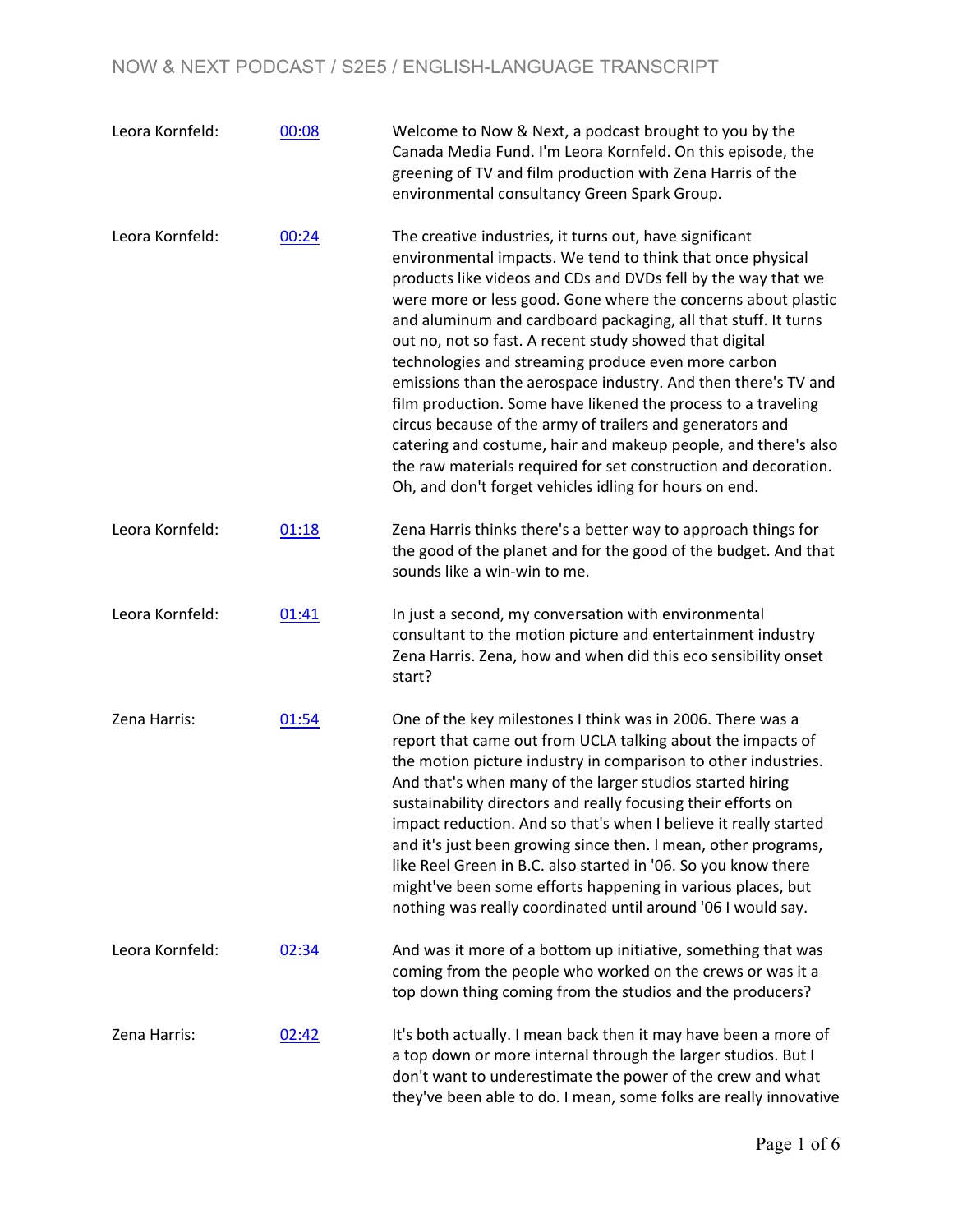|                 |       | and we're seeing now in the work that we do that crew<br>members when we are engaging crew, if we're on production,<br>we're on a show and we're engaging crew in a consistent way,<br>they've got a lot of ideas. They want to implement sustainable<br>production practices. They want to be able to bring their ideas<br>forward and really take agency over this. And so we're seeing<br>that groundswell from the crew. And then we're also seeing<br>larger studios. They've got their sustainability mandates and<br>they want to integrate sustainable production. So we're seeing<br>it from that way too. |
|-----------------|-------|---------------------------------------------------------------------------------------------------------------------------------------------------------------------------------------------------------------------------------------------------------------------------------------------------------------------------------------------------------------------------------------------------------------------------------------------------------------------------------------------------------------------------------------------------------------------------------------------------------------------|
| Zena Harris:    | 03:32 | So, it's a little bit of both. I would say that crews are, they're out<br>there. They're rocking it. They want to do this. And the studios<br>don't want to say no to lowering their impact. And so they<br>welcome any ideas and feedback and any initiative that<br>productions do take.                                                                                                                                                                                                                                                                                                                          |
| Leora Kornfeld: | 03:51 | And what's your background? How did you get involved in all<br>this?                                                                                                                                                                                                                                                                                                                                                                                                                                                                                                                                                |
| Zena Harris:    | 03:54 | It started when I was at a job at a large corporation. I was<br>working in human resources and I didn't even know corporate<br>sustainability was a thing. And so I was trying to figure out why I<br>was training people on practices that I knew weren't quite right<br>or processes that are a little bit broken and that sort of thing.<br>And so I was really struggling with that.                                                                                                                                                                                                                            |
| Zena Harris:    | 04:15 | And so I started looking around what does this mean, how can I<br>improve these processes and efficiency and all of this. And I<br>found a graduate program at Harvard and I started in<br>sustainability and environmental management and focused on<br>corporate sustainability. And within that entertainment always<br>lag behind in rating and ranking reports that would come out at<br>the time. And I thought, well my gosh, if entertainment is<br>lagging behind, why is that if it's such an influential sector. And<br>that started this whole ball rolling.                                            |
| Zena Harris:    | 04:49 | I moved to Vancouver just after I graduated and I didn't realize<br>at the time, but Vancouver is, and it still is, but I didn't know I<br>was moving to the third largest film hub in North America. So I<br>started looking around and thinking, oh my gosh, there's a lot of<br>filming going on here. What's going on with sustainability? And<br>start to reaching out to many organizations and finding out who<br>the vendors were, what was going on, was there a consistent<br>way of doing this and decided that there was a place in the<br>market for a company to do this. And that's when I started   |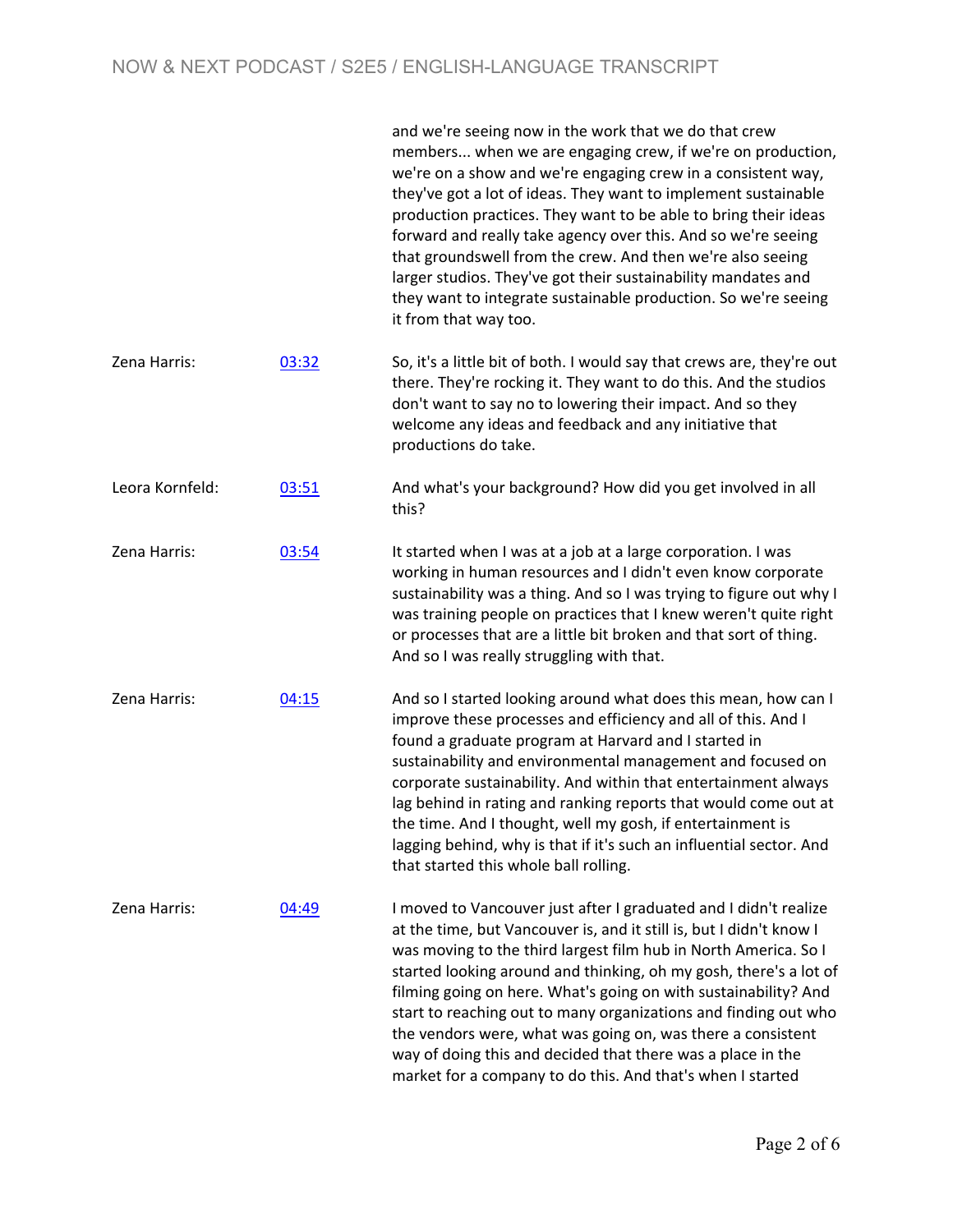Green Spark Group and started working specifically on production and in sustainability in the industry at large, so.

donate food and in every state in the US it's legal to donate

Leora Kornfeld: 05:33 It's interesting to think about when with the shift to digital, whether it's a music or any kind of product, we think if we're not consuming something that comes in a box or that has plastic involved, or vinyl, cardboard, whatever it is, we tend to think then it doesn't have an environmental impact. But I was really surprised to learn, for example, that the environmental impact of streaming music in terms of greenhouse gas emissions from storage, servers, electricity, all of those things is actually greater than what we had from when we had the physical products. That's really something to think about. And when you started working in this area, what were some of those startling statistics that jumped out at you? Zena Harris: 06:14 It's kind of one of those things that you don't quite know what the impact is until you start measuring it. And I got in and started working on production and started measuring the carbon footprint of each production that I worked on. And then as my team grew, as we worked on. And what we're seeing, and this is very clear, no matter where you're shooting, that fuel consumption is one of the largest contributors to the greenhouse gas emission profile. So I would say fuel. Zena Harris: 06:43 And also another one is food. Simply reducing red meat. I didn't really think much about that early on as one of the things to focus on with production. But as we're learning and food is getting served every day and lots of it that cutting out red meat is significant in terms of the greenhouse gas emission reduction that can actually take place. So that's another one that it doesn't cost any money to do and it actually saves a lot in emissions and can also save money right off the bat, because you're not paying for expensive food like meat. So that's another one that I think is really important for people to understand when they're planning out their meals. Leora Kornfeld: 07:28 I can't be the only one who wonders this, but where do all those uneaten doughnuts go? I always think about donuts when I think about film sets. Where do they go? Zena Harris:  $07:35$  Well, there are a couple of options there. If their production has compost, they might go into the compost bin, but if their production decides to donate food, any food on the catering line could go to a shelter or nonprofit. That I think is a really key thing to note is that in every province in Canada, it is legal to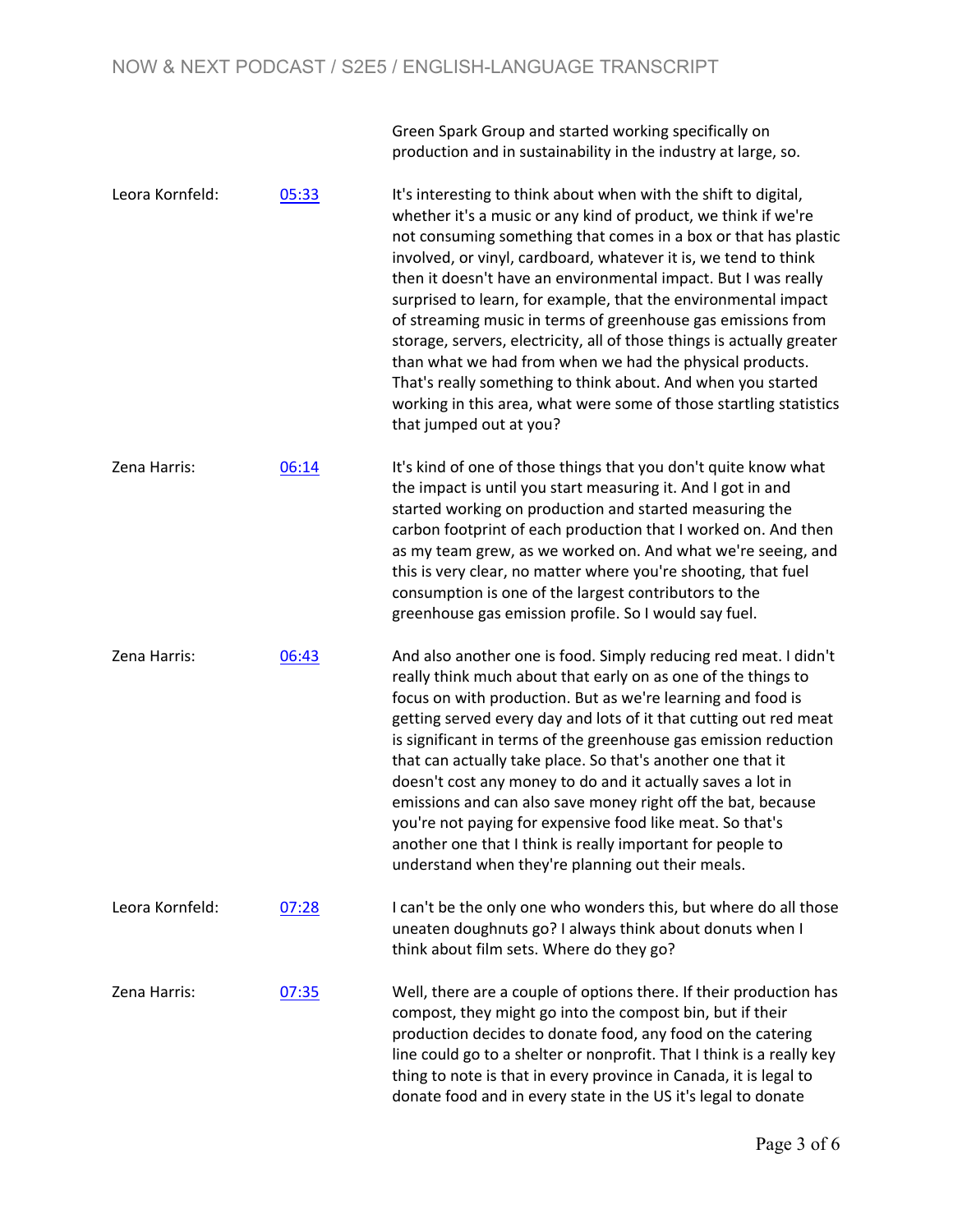|                 |       | food. So there is no reason why good food cannot be donated.<br>It takes just a little bit of effort to do. Shelters are really excited<br>to have the food and it can be a win-win all the way around. The<br>production will then also save money. Because if you think<br>about it, if you're taking trays of food that is good food to a<br>homeless shelter, you're not putting it in, say a compost or<br>worst-case landfill bin, which means you're not then paying for<br>that extra volume to be disposed of later and tipping fees for<br>waste can get expensive. So that's a cost savings on the back<br>end that the production is not having to pay.                                                                                                                                                                     |
|-----------------|-------|-----------------------------------------------------------------------------------------------------------------------------------------------------------------------------------------------------------------------------------------------------------------------------------------------------------------------------------------------------------------------------------------------------------------------------------------------------------------------------------------------------------------------------------------------------------------------------------------------------------------------------------------------------------------------------------------------------------------------------------------------------------------------------------------------------------------------------------------|
| Leora Kornfeld: | 08:40 | And why was it illegal before to donate the unused food?                                                                                                                                                                                                                                                                                                                                                                                                                                                                                                                                                                                                                                                                                                                                                                                |
| Zena Harris:    | 08:43 | It really wasn't illegal. I mean it's been legal in Canada for years.<br>So I think it was a myth really. Maybe people got turned away<br>because a particular shelter you didn't want a certain type of<br>food or whatever the case is. There's always a story around this,<br>but it is absolutely legal to donate food and the donor is<br>protected from liability to donate. Every single one of the<br>productions that I've worked on, and I'm sure that, I want to say<br>that take place really everywhere, need to have licensed<br>caterers and food service providers delivering the food. So there<br>should be no reason why that food wouldn't be prepared in a<br>safe manner and then therefore could be donated safely.                                                                                              |
| Leora Kornfeld: | 09:30 | I believe this is one of your pet peeves on set, the bottled water.                                                                                                                                                                                                                                                                                                                                                                                                                                                                                                                                                                                                                                                                                                                                                                     |
| Zena Harris:    | 09:34 | Yes, absolutely. It is definitely a pet peeve. It is something that<br>comes up all the time. Everybody notices bottled water and<br>they all want to get rid of it. You're talking about crew who<br>voiced their opinion. This is one of the first things that comes up<br>when we're talking to crew on set is bottled water. Nobody<br>really likes it but it's always there and so there's really no reason<br>for that. I mean, the water line item on production can, you can<br>see significant savings if the production decides to go with bulk<br>water in larger jugs like the 18.9 liter jugs or in the states five<br>gallon jugs. And in they're basically the large refillable water<br>jugs that crew members can fill up their reusable water bottles<br>and they are good to go. And that is a massive cost savings. |
| Zena Harris:    | 10:28 | So I'll just give you an example. What we're seeing on the shows<br>that we work on, just water bottles alone and substituting with<br>these larger jugs of water can save them from what we're<br>seeing on our shows, an average of \$63,000 from the shows<br>that we've worked on.                                                                                                                                                                                                                                                                                                                                                                                                                                                                                                                                                  |
| Leora Kornfeld: | 10:45 | \$63,000, is that on a feature film that you're talking?                                                                                                                                                                                                                                                                                                                                                                                                                                                                                                                                                                                                                                                                                                                                                                                |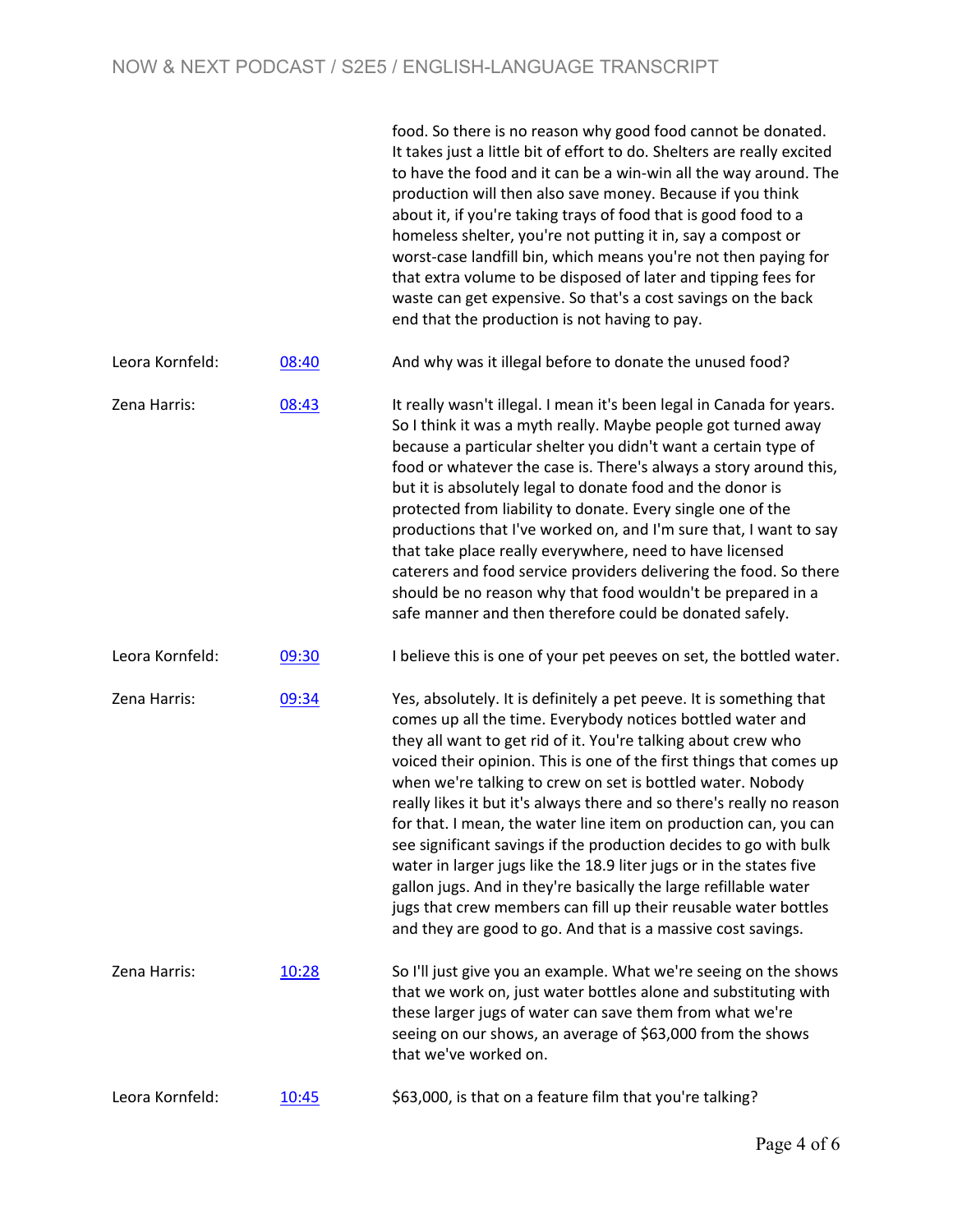| Zena Harris:    | 10:49 | I'm talking on average from the shows that we've worked on at<br>Green Spark Group. So we've worked on mostly yeah, features<br>and large TV series. So larger productions. But that water<br>savings is significant, just by choosing to go with the larger jug<br>of water and a reusable water bottle. So I think when<br>productions start really diving into these numbers and hearing<br>that and we're seeing this data consistently, I think that's going<br>to really shift behavior because there is no reason why a<br>production couldn't use reusable water bottles or as an<br>alternative water in aluminum cans that can be, that have a<br>screw top because those can be reused over and over and over<br>again as well. If you happen to need a quick single use kind of<br>bottle that would be the next best, but there's no reason why<br>production couldn't use reusable water bottles and large jugs.                                                                                                                                                               |
|-----------------|-------|----------------------------------------------------------------------------------------------------------------------------------------------------------------------------------------------------------------------------------------------------------------------------------------------------------------------------------------------------------------------------------------------------------------------------------------------------------------------------------------------------------------------------------------------------------------------------------------------------------------------------------------------------------------------------------------------------------------------------------------------------------------------------------------------------------------------------------------------------------------------------------------------------------------------------------------------------------------------------------------------------------------------------------------------------------------------------------------------|
| Leora Kornfeld: | 11:50 | Is there a budget level at which it sense to start greening a<br>production?                                                                                                                                                                                                                                                                                                                                                                                                                                                                                                                                                                                                                                                                                                                                                                                                                                                                                                                                                                                                                 |
| Zena Harris:    | 11:55 | No. I would say any production, no matter the size can<br>implement sustainable production practices. I mean we are<br>seeing, obviously, large productions are doing this. Any<br>production can do it. Even a small indie film, commercial shoots<br>are very small and very fast. Larger productions, obviously, you<br>see larger cost savings because it's just a larger production and<br>you see these economies of scale there. But any production can<br>implement this. We worked with a production in Vancouver and<br>it was a short film and they shot in four days and they went so<br>far as the producer was called a sustainable producer, period.<br>That was the ethos of the production and it didn't cost them a<br>lot of money to go that route. And it's actually easier for smaller<br>productions because they are more nimble and can adapt and<br>implement some of these practices a lot easier than say larger<br>productions where you're having to integrate through 100<br>people or 200 people. So it's easier for smaller ones, but<br>anybody can do it. |
| Leora Kornfeld: | 13:13 | Are there a couple of either studios, producers or shows that<br>you can point to as examples of people who are really leading<br>the way in this regard?                                                                                                                                                                                                                                                                                                                                                                                                                                                                                                                                                                                                                                                                                                                                                                                                                                                                                                                                    |
| Zena Harris:    | 13:23 | Sure. A producer close by in Vancouver, her name is Clara<br>George and she is leading the charge and implementing<br>sustainable production practices across the board, in every<br>department on her show. And she loves data. So she, of course,<br>is tracking everything and they're saving a lot of money and<br>they're saving a lot of resources and greenhouse gas emissions.<br>And so she is on The Magicians, she's a producer on The                                                                                                                                                                                                                                                                                                                                                                                                                                                                                                                                                                                                                                            |